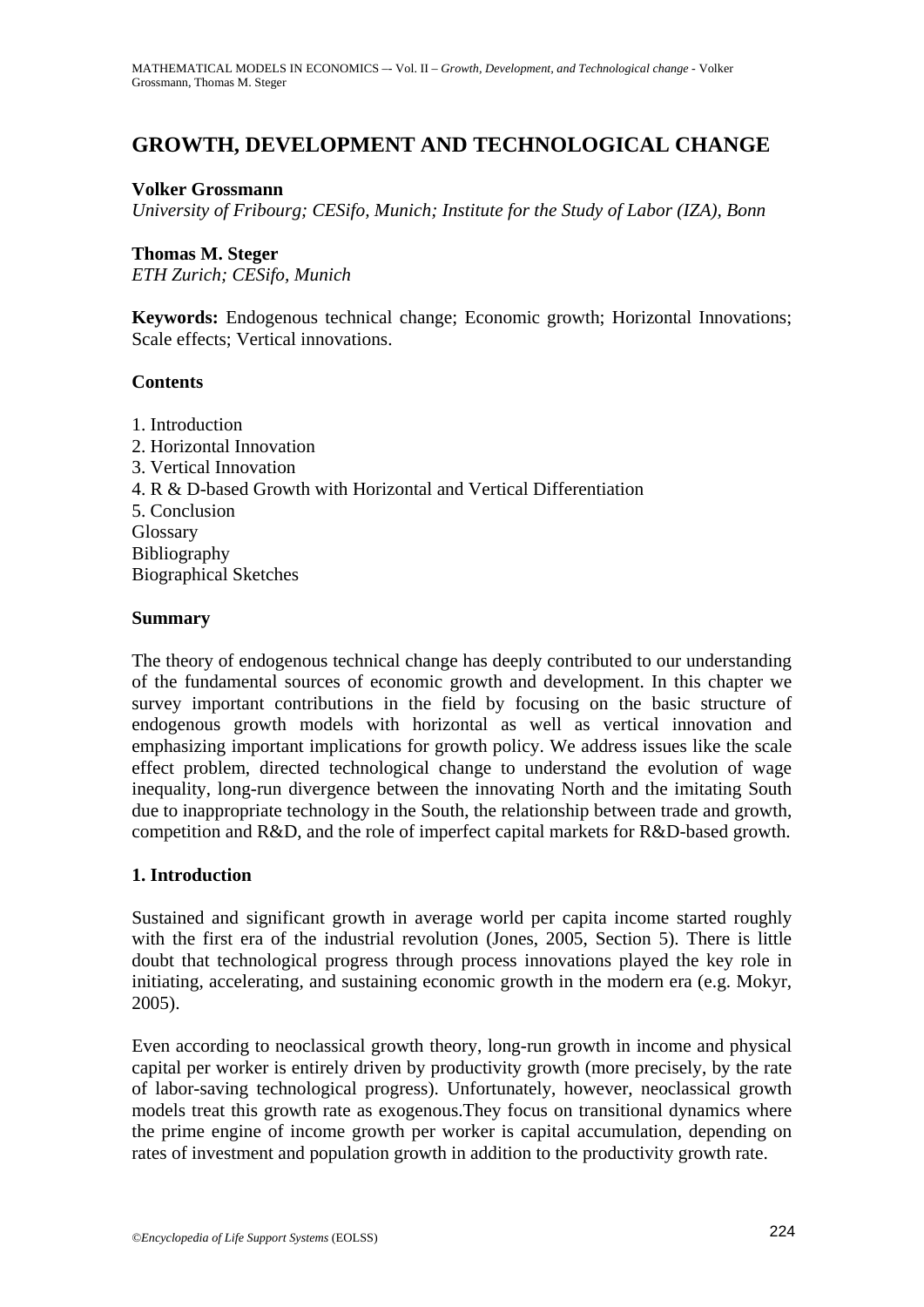

Figure 1: U.S. per capita GDP (log scale), 1870-2001. Note: Data from Maddison (2003).

Thereby, neoclassical growth theory predicts falling growth rates within countries over time and convergence between countries, conditional on economic fundamentals. However, as shown in Figure 1, historical evidence points to a relative stability of growth rates for more than a century in the U.S. Moreover, there is long-run divergence in per capita income between major regions in the world. Figure 2 illustrates that economic divergence is not a recent phenomenon but started roughly with the beginning of the modern era, characterized by relatively fast growth in Western countries and slow growth in Africa in the last two centuries. By allowing for accumulation of human capital in the basic model of Solow (1956), Mankiw, Romer and Weil (1992) argue that, using data from the period 1960-85, about 80 percent of the cross-country variation in income can be explained by focusing on the steady state of the augmented Solowmodel, through differences in investment rates and the population growth rate. However, they do not address the overwhelming evidence on long-run divergence. Moreover, Bernanke and Gürkaynak (2001) find that, inconsistent with the Solowmodel, the long-run growth rate depends on behavioral variables, particularly on the rate of investment of physical capital. From this brief discussion, it is evident that models which endogenize technological change are highly desirable to understand the process of economic development in the long-run. In this survey, we outline in some detail important theoretical approaches in which technological progress is driven by deliberate R&D investments of private agents in response to market incentives. This literature, starting with Romer (1990), rests on the basic premise that intentional innovations require resources spent prior to both production of goods and product market competition.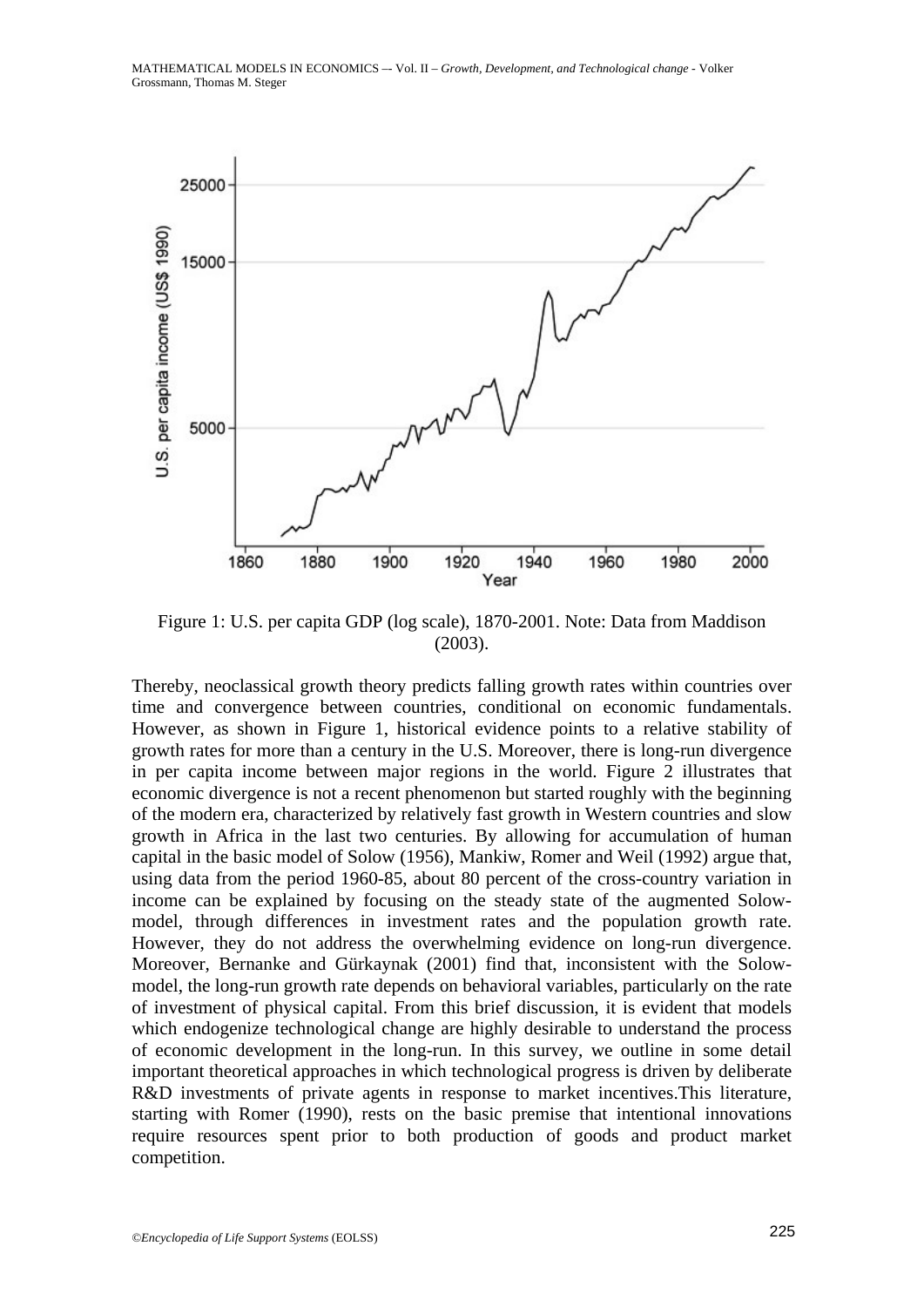

Figure 2: Divergence in per capita income, 1820-2001. Note: Data from Maddison (2003).

It thereby abandons the neoclassical paradigm of perfect competition and constantreturns to scale in the production process, which (as we point out in more detail in Section 2) runs into the fundamental problem that it leaves no resources for the private sector to finance the search for innovations. The second premise of endogenous growth theory is that technological knowledge, in the form of a set of instructions how to produce goods and services (called "idea", "blueprint" or "design" in the literature), is a non-rival good; that is, an innovation can be used by others without diminishing the knowledge of the innovator. This implies that, without ways to exclude others from (some of) the newly created knowledge, in a large society no agent would have an incentive to incur any costs to innovate. (At least this is true when potential innovators are motivated alone by material benefits which accrue from applying the innovation.) An innovation would then be a pure public good, which suffers from underprovision when privately supplied (with zero provision when the number of agents goes to infinity). Although still under debate from an historical point of view (Khan and Sokoloff, 2001; Mokyr, 2005), intellectual property rights protection, which emerged in Britain already in the seventeenth century, may thus play an important role for stimulating innovations.

In sum, endogenous growth theory captures the notion that knowledge accumulates through the arrival of new ideas which are an outcome of profit-oriented R&D investments. By outlining basic approaches of this theory we demonstrate that it generates a wide range of interesting hypotheses and policy implications.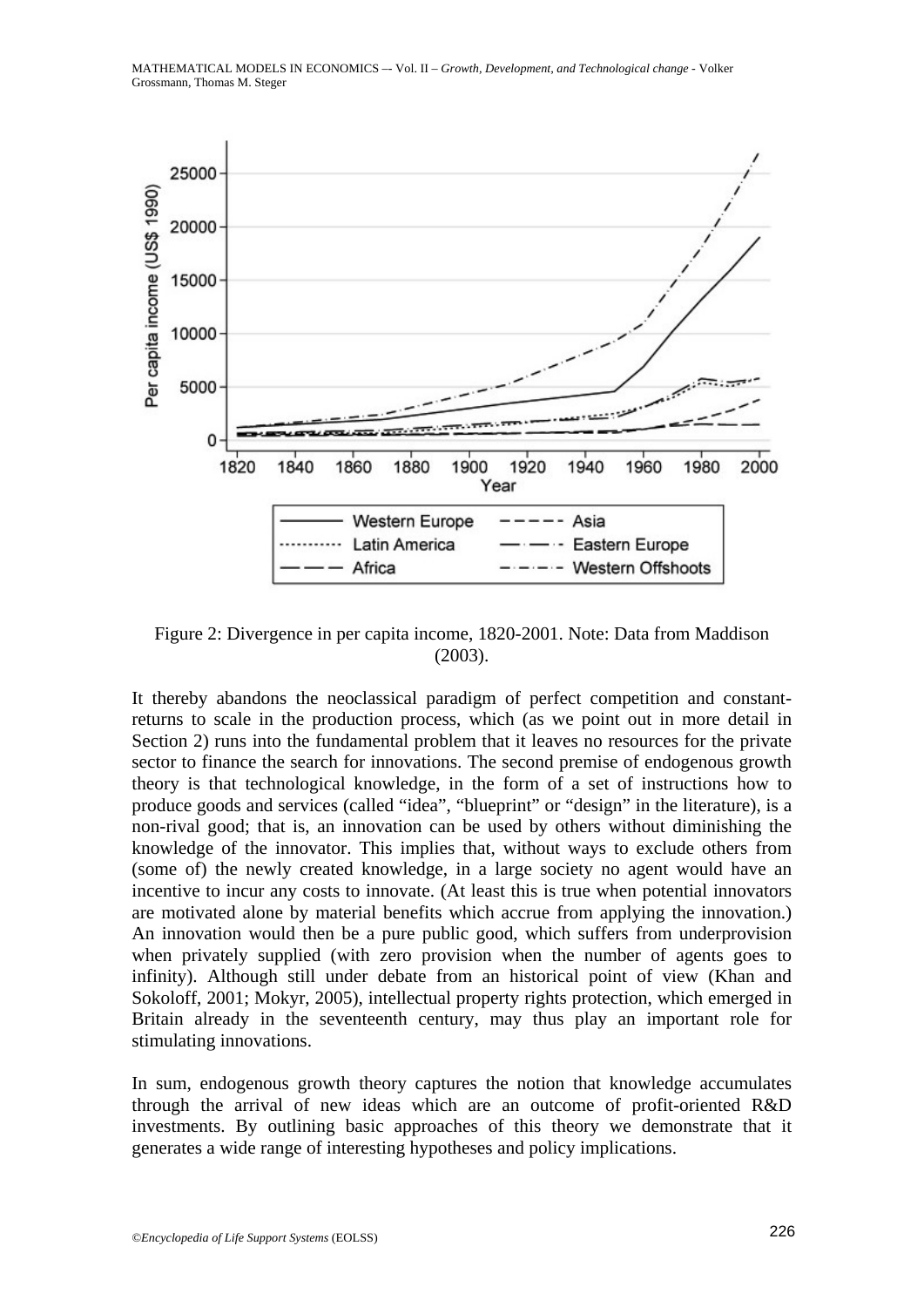Our survey is structured into three main parts. In Section 2, we present models where growth is driven by new intermediate inputs ("horizontal innovations"), capturing specialization gains. The section builds on the seminal paper by Romer (1990). One major issue which has arisen from early models of endogenous technical change is the prediction of "scale effects" in growth rates, meaning that economies which possess a larger workforce that is capable to conduct R&D have higher per capita income growth rates. However, this result is inconsistent with the evidence that the U.S. economy is characterized by a fairly balanced (at least clearly non-accelerating) long-run growth path (recall Figure 1) despite large increases in the number of employed scientists and engineers during the second half of the twentieth century (Jones, 1995a,b, 2005). We discuss how Jones (1995a,b) eliminates the prediction of scale effects in growth rates. In his so-called semi-endogenous growth model, positive long-run growth is possible only if there is positive population growth. We then turn to three applications of the basic framework with horizontal innovations. First, following Acemoglu (1998, 2002), we allow for technological change which is directed to various skill types, thereby addressing the widely-discussed evidence on rising skill premia in many developed countries, despite increasing relative supply of skilled labor, in the last few decades. Second, we present a two-economy ("North" and "South") model, where economies differ in their relative endowment of skilled labor. We show that, although the South can imitate the technology of the innovating North at a small cost, output per worker is larger in the North, due to different factor endowments (Acemoglu and Zilibotti, 2001). Third, we highlight the role of horizontal innovations for the impact of liberalization of goods trade on economic growth (Rivera-Batiz and Romer, 1991). In Section 3, we turn to models of "vertical innovations", where growth is driven by quality-improvements of intermediate goods. We first present a version of the "creative destruction" model by Aghion and Howitt (1992). As many models of endogenous technical change, in addition to scale effects in growth rates, the model predicts that higher market power is unambiguously conducive to R&D expenditure. As the scale effects prediction, this result is refuted by empirical evidence (e.g. Blundell, Griffith and van Reenen, 1999; Aghion, Bloom, Blundell, Griffith and Howitt, 2005, Aghion, Blundell, Griffith, Howitt and Prantl, 2006). Following Aghion and Howitt (2005), we therefore present a model with vertical innovations which modifies this result and has interesting implications for industrial R&D policy. In Section 4, we allow for horizontal differentiation in a model of vertical innovations, like Peretto (1998) and Young (1998), among others. This class of models eliminates the scale effect in growth rates like semi-endogenous growth models but at the same time allows for positive income growth even in absence of population growth. Finally, we introduce borrowing constraints for financing R&D into this model. The resulting model suggests an important role of credit market imperfections for long-run divergence, as recently emphasized by Aghion, Howitt and Mayer-Foulkes (2005).

# **2. Horizontal Innovation**

The models considered in this section explain economic development to result from the interplay between capital accumulation and endogenous technological change. Private firms engage in R&D which results in new varieties of intermediate (or capital) goods. (In the Grossman-Helpman (1991, chapter 3) model, not considered here, technological change takes the form of new varieties of consumer goods.) Since new intermediate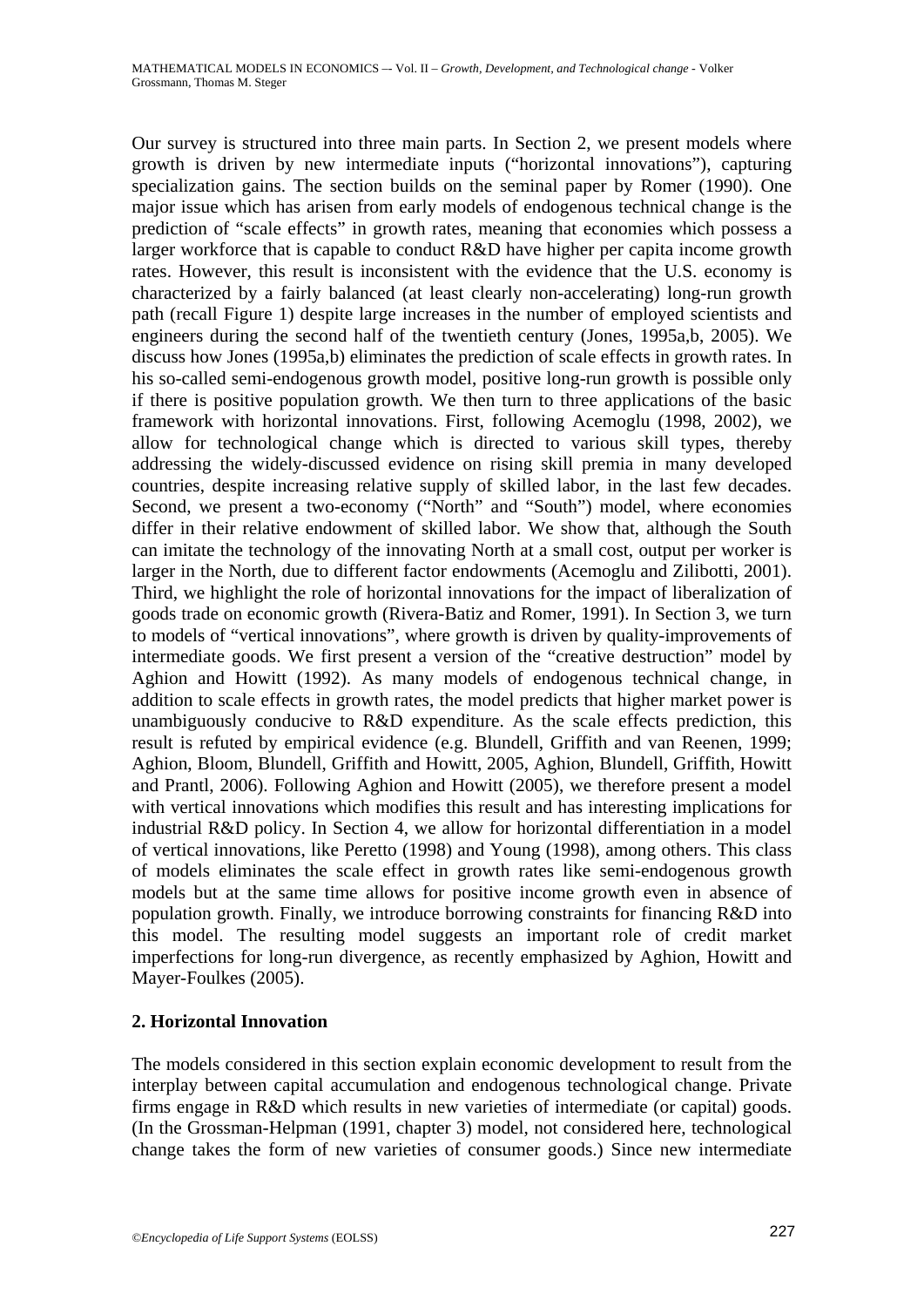goods are of the same quality as previously invented goods, technological change here takes the form of horizontal innovations.

# **2.1. The Romer Model**

# **2.1.1. The Challenge of modeling Technological Change**

The neoclassical growth model relies on exogenous technological progress as the ultimate engine of long-run economic growth (Solow, 1956; Swan, 1956). Romer (1990) was the first who formulated an explicit and rigorous growth model with endogenous technical progress. His analysis is based on three premises: (i) economic growth is driven by technological progress as well as capital accumulation; (ii) technological progress results from deliberate actions taken by private agents who respond to market incentives; (iii) technological knowledge is a non-rivalrous input. We will see below how these premises are formalized within the model.

Formulating a general equilibrium model with endogenous technological change, as required by premise (ii) above, is all but trivial. Earlier contributions modeled technical progress as a by-product of capital accumulation (Arrow, 1962; Romer, 1986). The major theoretical difficulty can be sketched as follows. Consider an economy producing a final output good *Y* according to the production technology  $Y = F(A, K, L)$ , where *A* denotes the state of technology, *K* the stock of physical capital, *L* labor input, and *F*(.) is  $C^2$  with  $\frac{\partial F(.)}{\partial X} > 0$  $\frac{\partial F(.)}{\partial X} > 0$  and  $\frac{\partial^2 F(.)}{\partial X^2} < 0$  $\partial^2 F$  (.  $\frac{d^2 F(t)}{dx^2}$  < 0 for all *X* ∈ {*A, K, L*}. It is further assumed that *F*(.) exhibits constant returns to scale (CRS) in capital and labor, i.e.  $\lambda Y = F(A, \lambda K, \lambda L)$  for any  $\lambda \ge 0$ . Neoclassical theory relies on perfect competition such that all factors are rewarded according to their marginal product. This in turn implies that output is completely exhausted, i.e.  $Y = F_K(.)K + F_L(.)L$  with  $F_K(.) := \frac{\partial F(.)}{\partial K}$ denoting the marginal product of capital etc. Now it becomes obvious that any theory which rests on perfect competition together with CRS and should fulfill premise (ii) runs into a fundamental problem. Those agents who bring technical change about are assumed to react to market incentives and must therefore be rewarded somehow. Since output is, however, completely used up by paying wages to labor and rental prices to capital owners, nothing is left to reward researchers.

#### **2.1.2. The Structure of the Model**

We consider a simplified version of the Romer (1990) model in that there is only one type of labor. (Romer (1990) distinguishes between unskilled labor and skilled labor (human capital). This distinction is, however, not essential for the derived results; it merely relabels the relevant scale variable, as explained below.) The household side is identical to the Ramsey model of optimal growth (see, for instance, Barro and Sala-i-Martin, 2004, chapter 2). On the production side there are three sectors: a final output sector, a producer durables sector, and a research sector.

**Households.** The economy is populated by a continuum of mass one identical households. Each household is endowed with *L* units of labor services per unit of time, which are inelastically supplied (independent of the wage rate) to the market.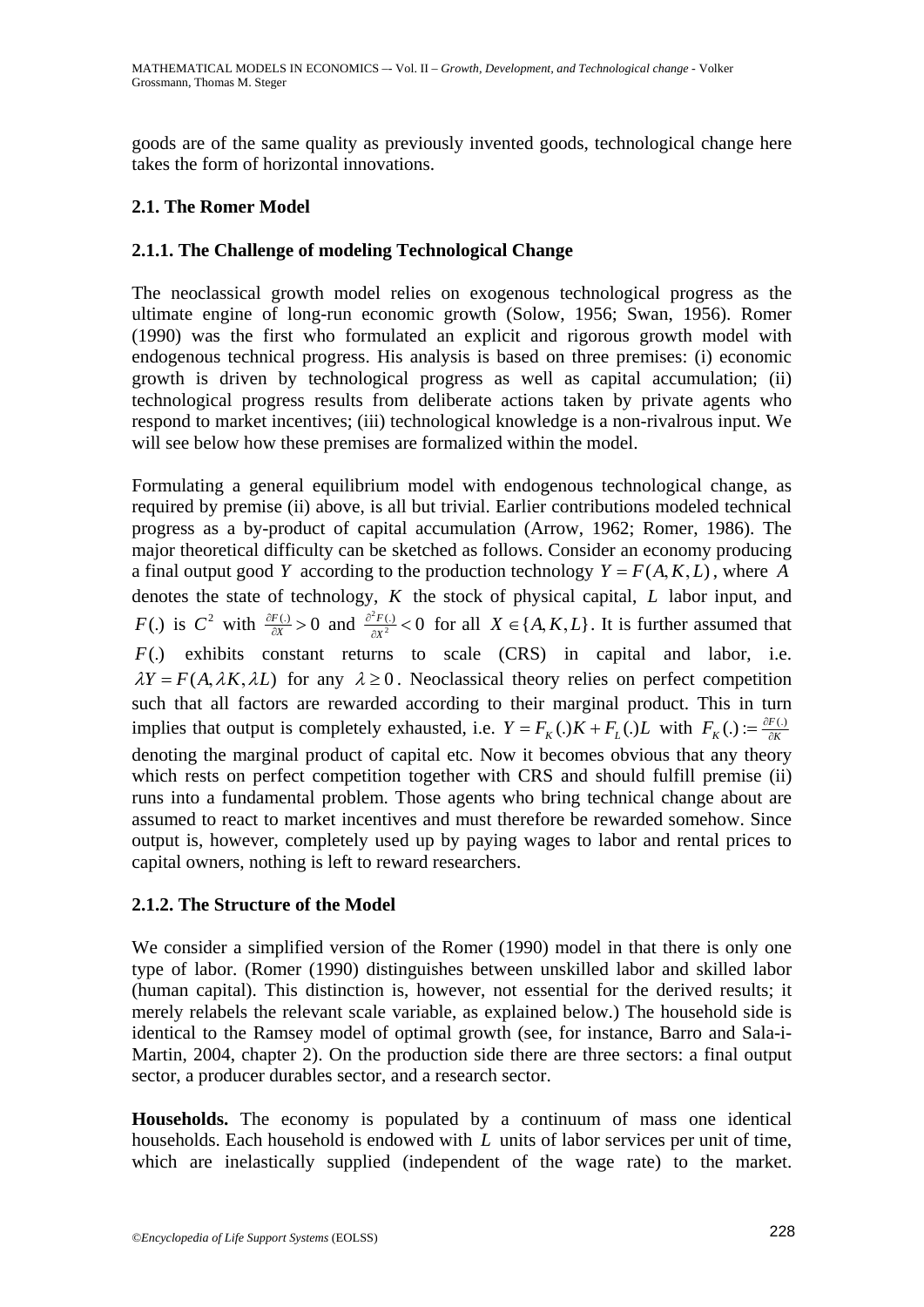Households are assumed to choose the time path of consumption  $C(t)$  so as to maximize the present discounted value of an infinite utility stream  $\int_0^\infty \frac{C(t)^{1-\sigma}-1}{1-\sigma}e^{-\rho t}dt$ , where  $\sigma > 0$  and  $\rho > 0$  is the time preference rate. The optimal consumption path obeys the well-known Keynes-Ramsey rule (KRR)

$$
\frac{\dot{C}(t)}{C(t)} = \frac{r(t) - \rho}{\sigma},\tag{1}
$$

where  $\dot{C}(t) := dC(t)/dt$  denotes the rate of change of consumption and  $r(t)$  is the interest rate in *t* .

**Final output sector.** Firms in the final output sector produce a homogenous good *Y* that can be either consumed or used as an input in the production of differentiated capital goods. The market for the final output good is perfectly competitive. The technology is given by (the time index *t* is often suppressed to simplify the notation)

$$
Y = L_Y^{1-\alpha} \int_0^A x(i)^\alpha \, di,\tag{2}
$$

where  $L<sub>y</sub>$  is the amount of labor devoted to *Y*-production,  $x(i)$  is the amount of capital good  $i \in [0, A]$ , and  $0 < \alpha < 1$ . In equilibrium  $x(i) = x$  for all *i* and hence the above technology can be expressed as  $Y = L_Y^{1-\alpha} A x^{\alpha}$ . Moreover, if we define aggregate capital as  $K := Ax$ , one may write

$$
Y = (AL_{Y})^{1-\alpha} K^{\alpha}.
$$
 (3)

This formulation shows that Eq. (2) boils down to a Cobb-Douglas technology with labor-augmenting technical change and hence makes an important implication obvious: Even if one holds the total amount of capital  $K = Ax$  constant, an increase in the "number" of varieties *A* boosts the productivity of labor. Hence, technology (2) captures the basic idea that specialization, as reflected by an increasing number of intermediate goods  $x(i)$ , makes the production process more and more efficient (Smith, 1776, Book I, chapter I; Ethier, 1982; Solow, 2000, chapter 9). Final output is chosen as the numeraire, its price is set equal to unity  $p_y = 1$ .

**Producer durables sector.** Producers in this sector manufacture differentiated capital goods  $x(i)$ , also labeled "producer durables" or simply "machines". As a technical and legal prerequisite for production, firms must at first purchase a blueprint (design). Technology (2) implies that the  $x(i)$  are imperfect substitutes in *Y* -production; this assumption is crucial for monopolistic competition in the market for producer durables. As regards the production technology for  $x(i)$ , it is assumed that it takes one unit of "raw capital" (output not consumed) to create one unit of any type of durables (Romer, 1990, p. S82). This modeling assumption is further explained in Rivera-Batitz and Romer (1991, p. 534): "This does not mean that consumption goods are directly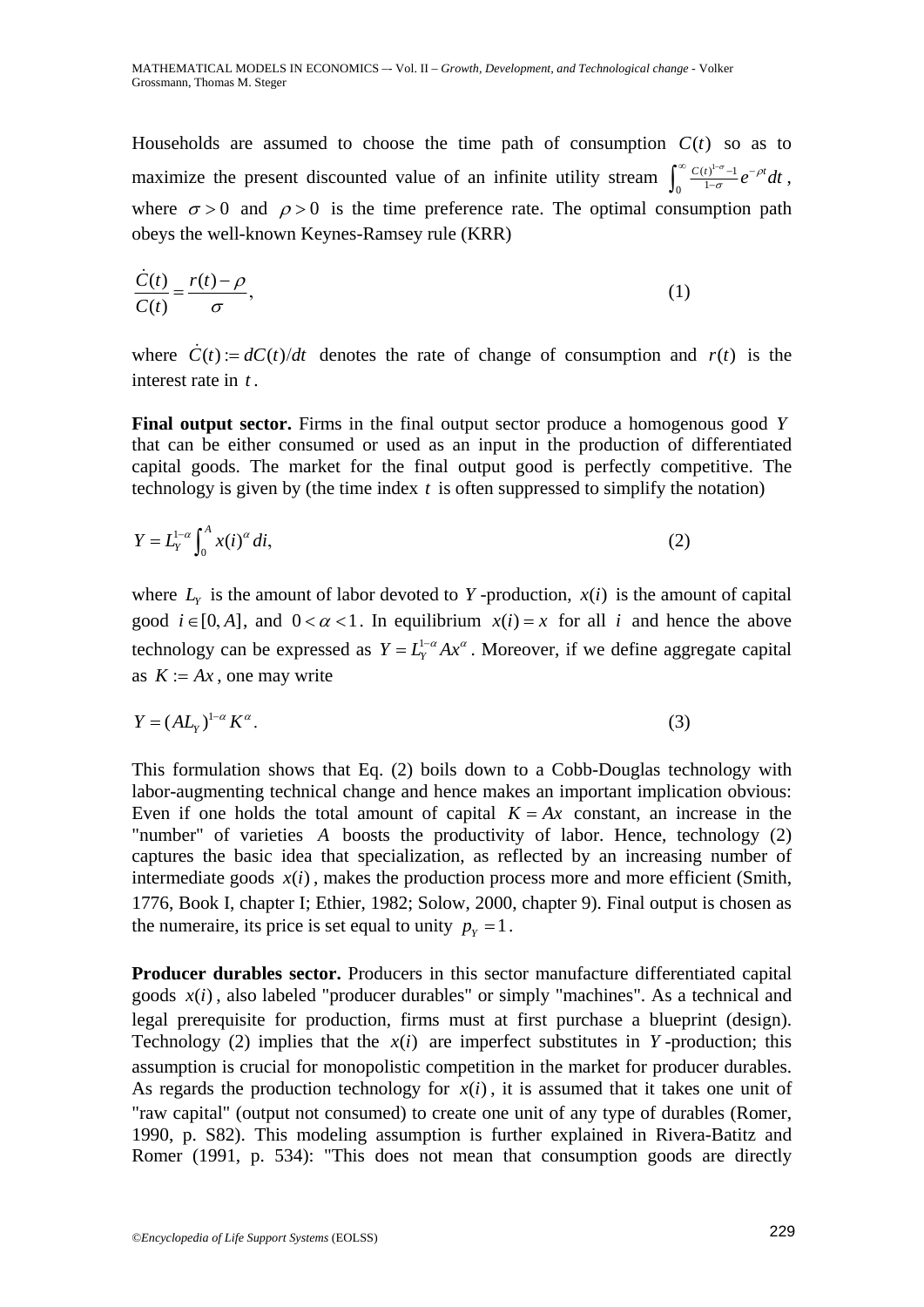converted into capital goods. Rather, the inputs needed to produce one unit of consumption are shifted from the production of consumption goods into the production of capital goods." The constant marginal production cost of *x* therefore equals the interest rate *r* . As regards the institutional structure, it is assumed that *x* -producers rent their machines to *Y* -producers by charging a rental price.

**R&D sector.** Firms in the research sector search for new and economically valuable ideas. An "idea" is a blueprint (design) for a new producer durable. The market for designs is perfectly competitive and characterized by free entry. In the words of Romer (1990, p. S85) "anyone engaged in research can freely take advantage of the entire existing stock of designs in doing research to produce new designs". R&D is modeled as a deterministic process. The R&D technology is given by

 $\dot{A} = \eta A L_A,$  (4)

where  $\dot{A} = dA/dt$  denotes the rate of change in the number of blueprints A per period of time *dt*,  $L_A$  the amount of labor devoted to R&D, and  $\eta > 0$ . Notice that the productivity of researchers  $L_A$  increases with technological knowledge  $A$ ; see premise (iii) above.

It should be noted that there is a double knife-edge restriction implicit in this formulation: (i)  $\frac{\partial \ln \dot{A}}{\partial \ln A} = 1$  and (ii)  $\frac{\partial \ln \dot{A}}{\partial \ln L_A} = 1$ . The first is needed for sustained growth to be feasible. (For a critical discussion of this linearity assumption see Solow (2000, chapter 9).) The second is required for a consistent microeconomic structure, i.e. a perfectly competitive market requires CRS in the single private input  $L<sub>A</sub>$ . It is further assumed that, once a new idea is found, its producer obtains perfect and perpetual patent protection.

Equilibrium in the labor market requires  $L = L<sub>A</sub> + L<sub>y</sub>$ . Equilibrium in the capital market requires that the household's financial capital equals the total physical capital employed by final output firms *K* .

**The long run growth rate.** The final output technology (3) indicates that, along the balanced growth path (BGP), this model is equivalent to a neoclassical growth model with labor-augmenting technical progress. This implies that the following relations must hold along the BGP:  $\hat{Y} = \hat{K} = \hat{C} = \hat{A} = g$ , where  $\hat{X} := \hat{X}/X$  for all  $X \in \{Y, K, C, A\}$ . Moreover, the R&D technology (4) implies that the long run growth rate of *A* is

$$
\hat{A} = \eta L_A^*,
$$

where  $L_A^*$  denotes the constant amount of labor devoted to R&D. The economically interesting question then concerns the determination of  $L_A^*$ . This is the issue we consider at next.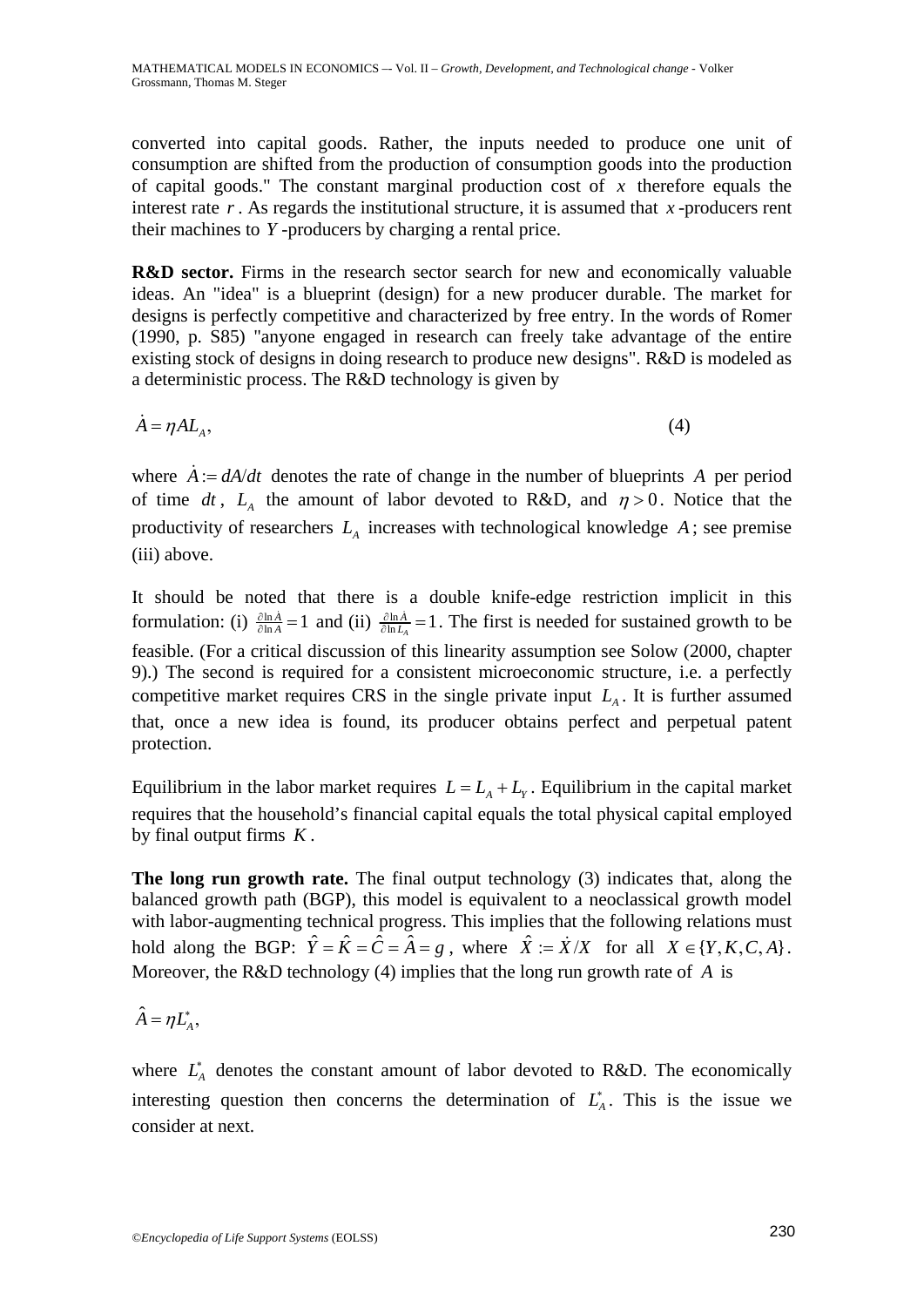#### **2.1.3. The Decentralized Solution**

To determine the long run growth rate of the market economy we start with the equilibrium condition stating that the wage rate of labor employed in *Y* -production  $(w<sub>y</sub>)$  must equal the wage rate of labor employed in R&D ( $w<sub>R&D</sub>$ ). The competitive wage rates in both sectors equal the respective value marginal product of labor. From (2) and (4) one therefore gets

$$
w_Y = (1 - \alpha) L_Y^{-\alpha} A x^{\alpha}
$$

 $w_{\text{R\&D}} = p_A \eta A$ 

where  $p_A$  is the price of a blueprint. Operating profits of the typical *x*-producer are  $\pi = (p_{\text{p}}(x) - r)x$  with  $p_{\text{p}}(x)$  denoting the demand price (or inverse demand function) of *x* , which is given by

$$
p_{\rm p}(x) = \alpha L_{\rm y}^{1-\alpha} x^{\alpha-1}.
$$
 (5)

The typical *x*-producer faces constant marginal cost, equal to  $r$ , and a constant elasticity demand curve with a price elasticity equal to  $\frac{1}{\alpha-1} < -1$ . It is well known that, in this case, the optimal supply price is a mark-up over marginal cost according to  $p_s = \frac{r}{\alpha}$ . Moreover, using  $r = \alpha p_s$  we have  $\pi = (p_p - \alpha p_s)x$ . From equilibrium in the *x*market,  $p_p = p_s = p$ , and plugging (5) into the profit function one gets

$$
\pi = (1 - \alpha) px = (1 - \alpha) \alpha L_Y^{1 - \alpha} x^{\alpha}.
$$

Assuming that the economy grows along a BGP, which implies that both  $\pi$  and  $r$  are constant, the price of a blueprint may be expressed as  $p_A = \frac{\pi}{r}$ . Hence, the price of a blueprint may be written as  $p_A = \frac{(1 - \alpha) \alpha L_r^2 \alpha x^{\alpha}}{r}$ . Now evaluating the equilibrium condition  $w_{\rm y} = w_{\rm R\&D}$  yields

$$
(1-\alpha)L_{Y}^{\alpha}Ax^{\alpha}=\frac{\eta A(1-\alpha)\alpha L_{Y}^{1-\alpha}x^{\alpha}}{r},
$$

which immediately gives  $r = \eta \alpha L_y$ . (the preceding condition can be expressed as  $\frac{\pi}{r} = \frac{w}{nA}$  and hence is equivalent to the free entry condition, implying zero profits, in the R&D sector. To see this, note that under (4), profits are given by  $P_A \eta A L_A - w L_A$  and use  $P_A = \frac{\pi}{r}$ .) Plugging  $L_y = L - L_A$  (labor market equilibrium) and  $L_A = \frac{g}{\eta}$  (from (4)) into the preceding equation leads to a condition describing equilibrium on the supply side of the economy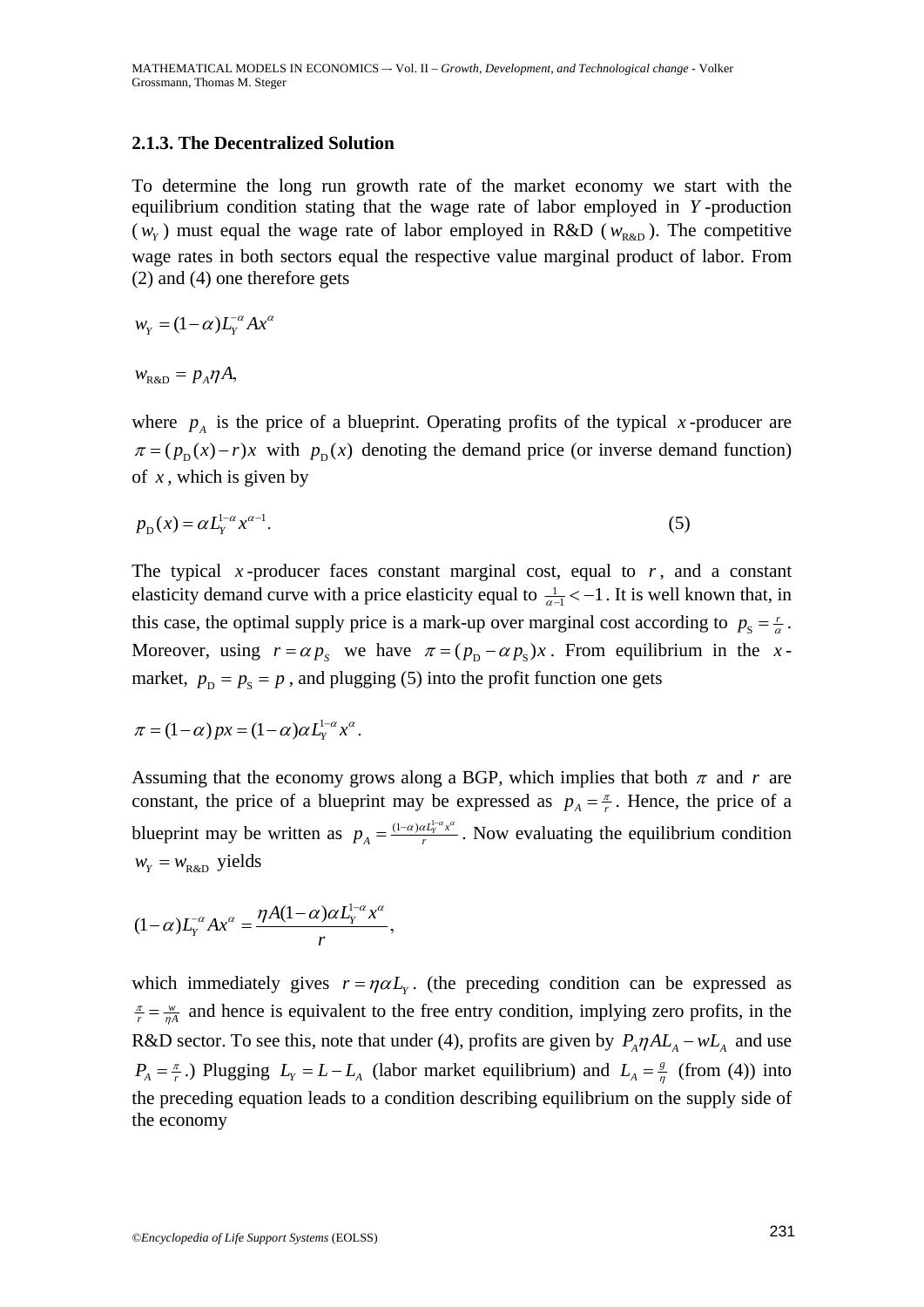TO ACCESS ALL THE 47 **PAGES** OF THIS CHAPTER,<br>Visit: http://www.eolss.net/Eolss-sampleAllChapter.aspx<br>(1998). Why do new technologies complement skills? Directed technical change and wage<br>(1998). Why do new technologies co Visit[: http://www.eolss.net/Eolss-sampleAllChapter.aspx](https://www.eolss.net/ebooklib/sc_cart.aspx?File=E6-154-18-00)

#### **Bibliography**

-

-

-

Acemoglu, D. (1998). Why do new technologies complement skills? Directed technical change and wage inequality, Quarterly Journal of Economics 113, 1055-1090. [The seminal contribution on directed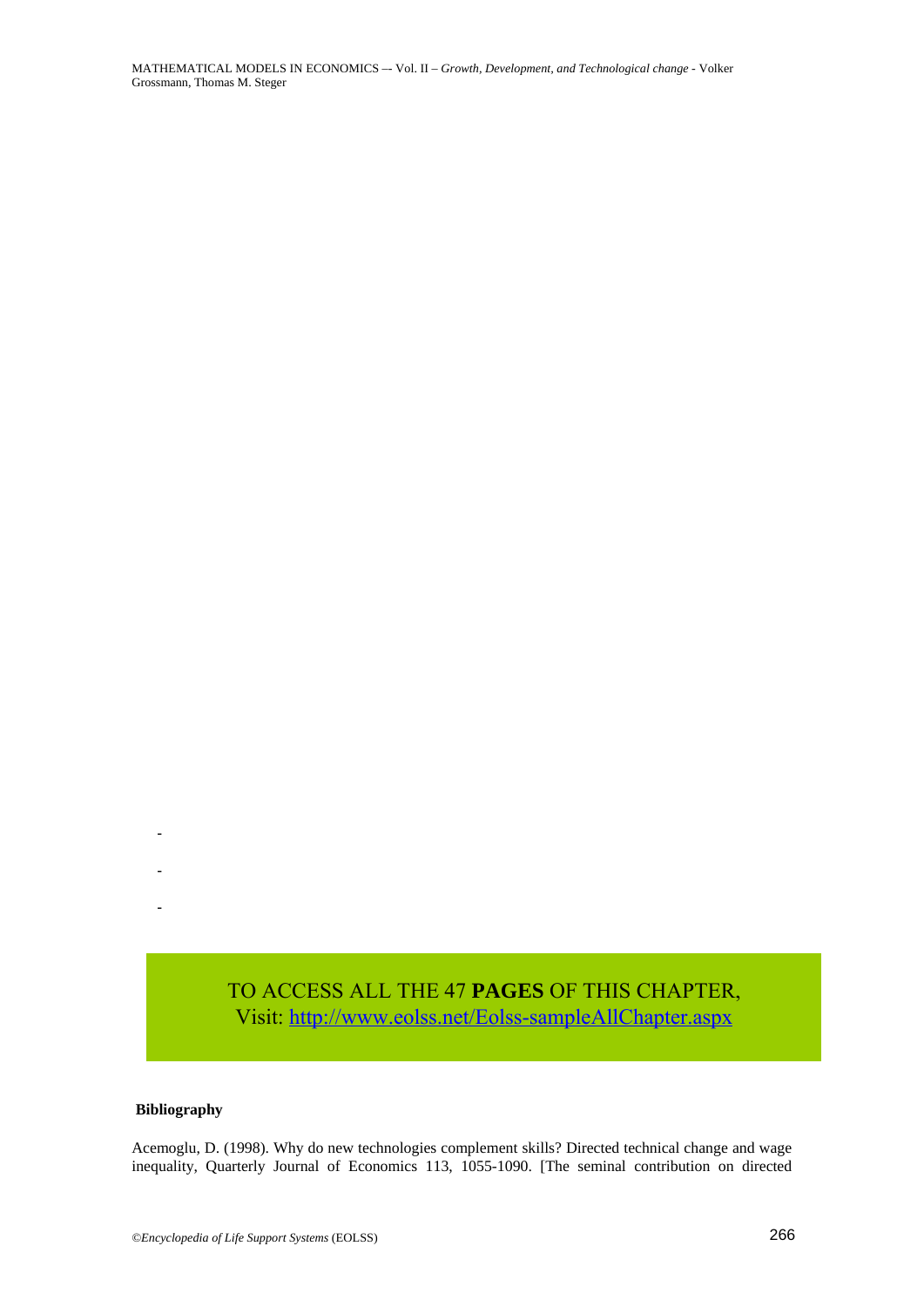technical change with a focus on the evolution of the skill premium]

Acemoglu, Daron (2002). Directed technical change, Review of Economic Studies 69, 781-809. [A synthesis of the directed-technical-change approach with a discussion of different applications]

Acemoglu, D. and F. Zilibotti (2001). Productivity differences, Quarterly Journal of Economics 116, 563- 606. [This paper represents an important application of the directed-technical-change approach to the phenomenon of persistent underdevelopment]

Aghion, P., G.-M. Angeletos, A. Banerjee and K. Manova (2005). Volatility and growth: Credit constraints and productivity-enhancing investment, Harvard University (mimeo). [An attempt to build a bridge between macroeconomic fluctuations and economic growth]

Aghion, P., N. Bloom, R. Blundell, R. Griffith and P. Howitt (2005). Competition and innovation: An inverted U relationship, Quarterly Journal of Economics 120, 701-728. [Theory and evidence on the relationship between R&D activity and the degree of product market competition]

Aghion, P., R. Blundell, R. Griffith, P. Howitt and S. Prantl (2006). The effects of entry on incumbent innovation and productivity, NBER Working Paper No. 12027. [Theory and evidence on the relationship between R&D activity and the entry regulations]

Aghion, P., D. Comin and P. Howitt (2006). When does domestic saving matter for economic growth?, Harvard University (mimeo). [Theory and evidence on the link between savings and innovations]

Aghion, P. and Howitt, P. (1992). A model of growth through creative destruction, Econometrica, 60, 323-352. [A seminal paper in endogenous growth theory with vertical innovations]

Aghion, P. and Howitt, P. (1998). Endogenous Growth Theory, MIT Press, Cambridge (Ma.). [A book on endogenous growth theory which provides many applications of the creative-destruction model]

Aghion, P. and Howitt, P. (2005). Growth with quality-improving innovations: An integrated framework, in: P. Aghion and S. Durlauf (eds.), Handbook of Economic Growth, North-Holland, Amsterdam. [A survey chapter on theory and evidence of endogenous growth theory with vertical innovations]

Aghion, P., P. Howitt and D. Mayer-Foulkes (2005). The effect of financial development on convergence: theory and evidence, Quarterly Journal of Economics 120, 173-222. [Links differential evolution in per capita income of countries to different degree of credit market imperfections]

Arrow, K.J. (1962). The economic implications of learning by doing, Review of Economic Studies 29, 155-173. [One of the first contributions to endogenous growth theory, where technical progress is modeled as a side effect of capital accumulation]

Backus, D., K., P. J. Kehoe, and T. J. Kehoe (1992). In search of scale effects in trade and growth, Journal of Economic Theory 58, 377-409. [This paper discusses the different mechanisms behind scale effects and provides a comprehensive empirical analysis]

Barro, R. J. and X. Sala-i-Martin (2004). Economic Growth, MIT Press, Cambridge (Ma.). [A comprehensive and technically advanced textbook on economic growth]

Bernanke, B.S and R.S. Gürkaynak (2001). Is growth exogenous? Taking Mankiw, Romer, and Weil seriously, NBER Macroeconomics Annual. [Discusses predictions of neoclassical growth theory in light of empirical evidence]

Blundell, R., R. Griffith and J. van Reenen (1999). Market share, market value and innovation in a panel of British manufacturing firms, Review of Economic Studies 66, 529-554. [Important empirical contribution on the relationship between the degree of product market competition and innovations of firms]

Caselli, F. (2005). Accounting for cross-country income differences, in: P. Aghion and S. Durlauf (eds.), Handbook of Economic Growth, North-Holland, Amsterdam. [An accessible and in-depth survey of the basic concept of development accounting and the main results of the empirical research]

Chiang, A.C. (1992). Elements of Dynamic Optimization, McGraw Hill, New York. [This textbook represents the perfect starting point for economists and economics students who start to learn the methods of dynamic optimization]

Cohen, W.M. and S. Klepper (1996a). A reprise of firm size and R&D, Economic Journal 106, 925-951.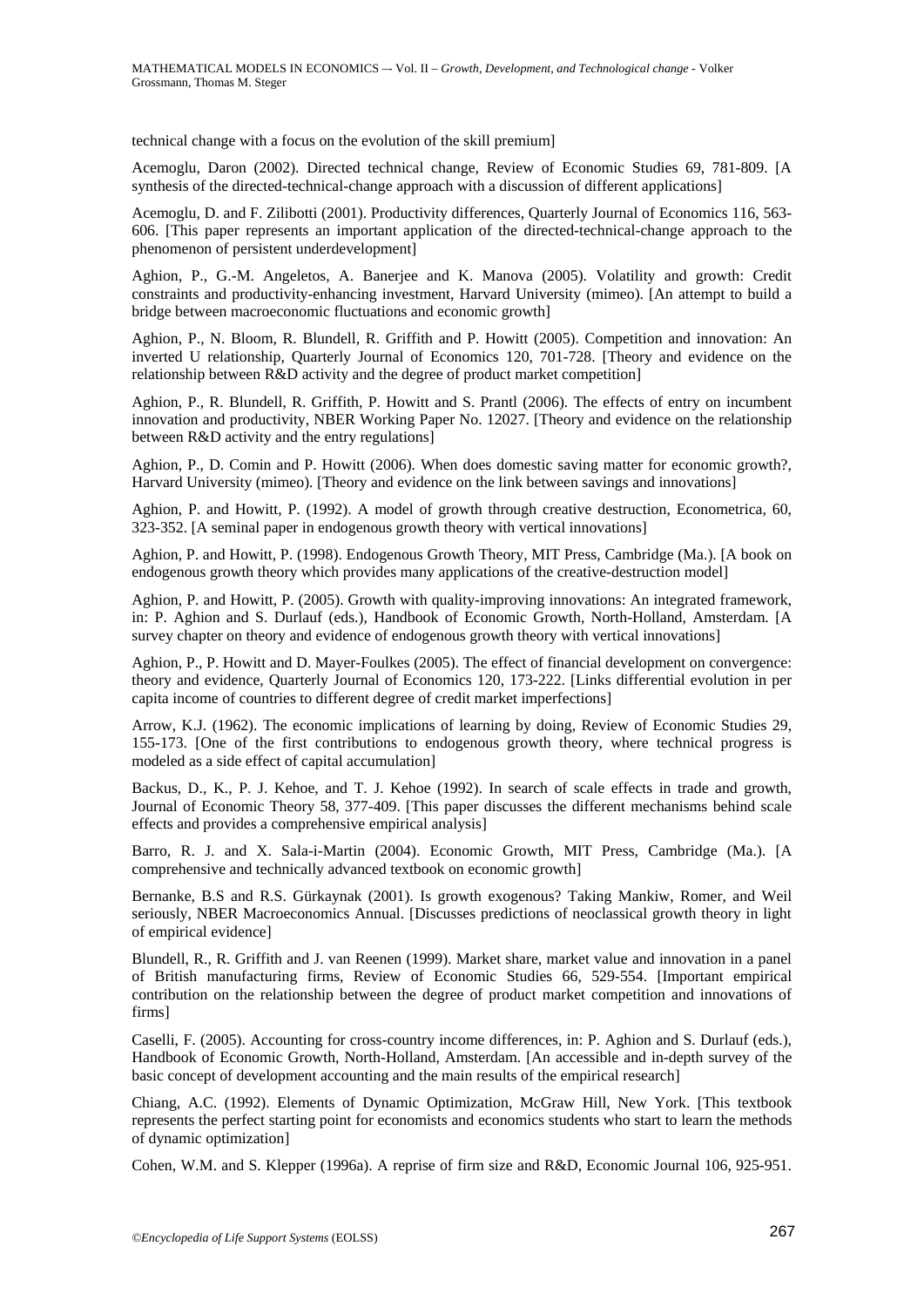[Empirical study on the link between size of firms and their R&D activity]

Cohen, W.M. and S. Klepper (1996b). Firm size and the nature of innovation within industries: The case of process and product R&D, Review of Economics and Statistics 78, 232-243. [Empirical study on the link between size of firms and different kinds of R&D activity]

Cohen, W.M. and R.C. Levin (1989). Empirical studies of innovation and market structure, in: Schmalensee, R., Willig, R. D. (eds.), Handbook of Industrial Organization, Vol. II, North-Holland, Amsterdam, ch. 18. [Survey chapter on the link between market structure and innovation]

Devereux, M.B., Lapham, B.J. (1994). The stability of economic integration and endogenous growth, Quarterly Journal of Economics 109, 299–305. [An important extension of the Rivera-Batiz and Romer (1991) model to trade among asymmetric economies]

Dixit, A. and J.E. Stiglitz (1977). Monopolistic Competition and Optimum Product Diversity, American Economic Review 67, 297-308. [A seminal contribution on the modeling of imperfect product market competition in general equilibrium models]

Eicher, T.S. (1996). Interaction between endogenous human capital and technological change, Review of Economic Studies 63, 127-44. [Studies the interplay of two fundamental sources of growth, human capital and R&D]

Eicher, T.S. and C. Garcia-Penalosa (2006). Endogenous strength of intellectual property rights: Implications for economic development and growth, University of Washington (mimeo). [Addresses the sources of different intellectual property rights across countries and their impact on the process of development]

Eicher, T.S. and S.J. Turnovsky (1999), Non-scale models of economic growth, Economic Journal 109, 394–415. [This paper provides a thorough discussion of non-scale growth models and shows that, in general, the long run growth rate is determined by the technologies of the engine-of-growth sector and the final output sector]

Ethier, W.J. (1982). National and international returns to scale in the modern theory of international trade, American Economic Review 72, 389-405. [This paper shows how the basic idea of gains of specialization can be modeled by applying the Dixit-Stiglitz setup to the production sphere]

Föllmi, R. and J. Zweimüller (2006). Income distribution and demand-induced innovations, Review of Economic Studies 73, 941-960. [Proposes a mechanism how the income distribution affects the demand for new goods and therefore for R&D-driven economic growth]

Gancia, G. and F. Zilibotti (2005). Horizontal Innovation in the Theory of Growth and Development, in: P. Aghion and S. Durlauf (eds.), Handbook of Economic Growth, North-Holland, Amsterdam. [An indepth and comprehensive survey of macroeconomic models with horizontal innovation]

Griliches, Z. (1991). The search for R&D spill-overs, Scandinavian Journal of Economics 94, 29-47. [This paper reviews the basic model of R&D spillovers and then focuses on the empirical evidence for their existence and magnitude]

Grossman, G. and E. Helpman (1991). Innovation and Growth in the Global Economy, MIT Press, Cambridge (Ma.). [An important book on endogenous growth theory, which first sets up the so-called Grossman-Helpman growth model and then applies this model to analyze growth in the open economy]

Grossmann, V. (2007a). Advertising, in-house R&D, and growth, Oxford Economic Papers, forthcoming. [Argues that even combative advertising may positively affect R&D activity and social welfare through its interactions with firm size]

Grossmann, V. (2007b). How to promote R&D-based growth? Public education expenditure on scientists and engineers versus R&D-subsidies, Journal of Macroeconomics, forthcoming. [Shows that education policy may be superior to R&D subsidies when innovative activity requires specific skills and education is publicly financed]

Hornstein, A., P. Krusell, and G. Violante (2005). The effects of technical change on labor market inequalities, in: P. Aghion and S. Durlauf (eds.), Handbook of Economic Growth, North-Holland, Amsterdam. [A thorough survey of the economic mechanisms through which technological progress shapes the degree of inequality among workers in the labor market]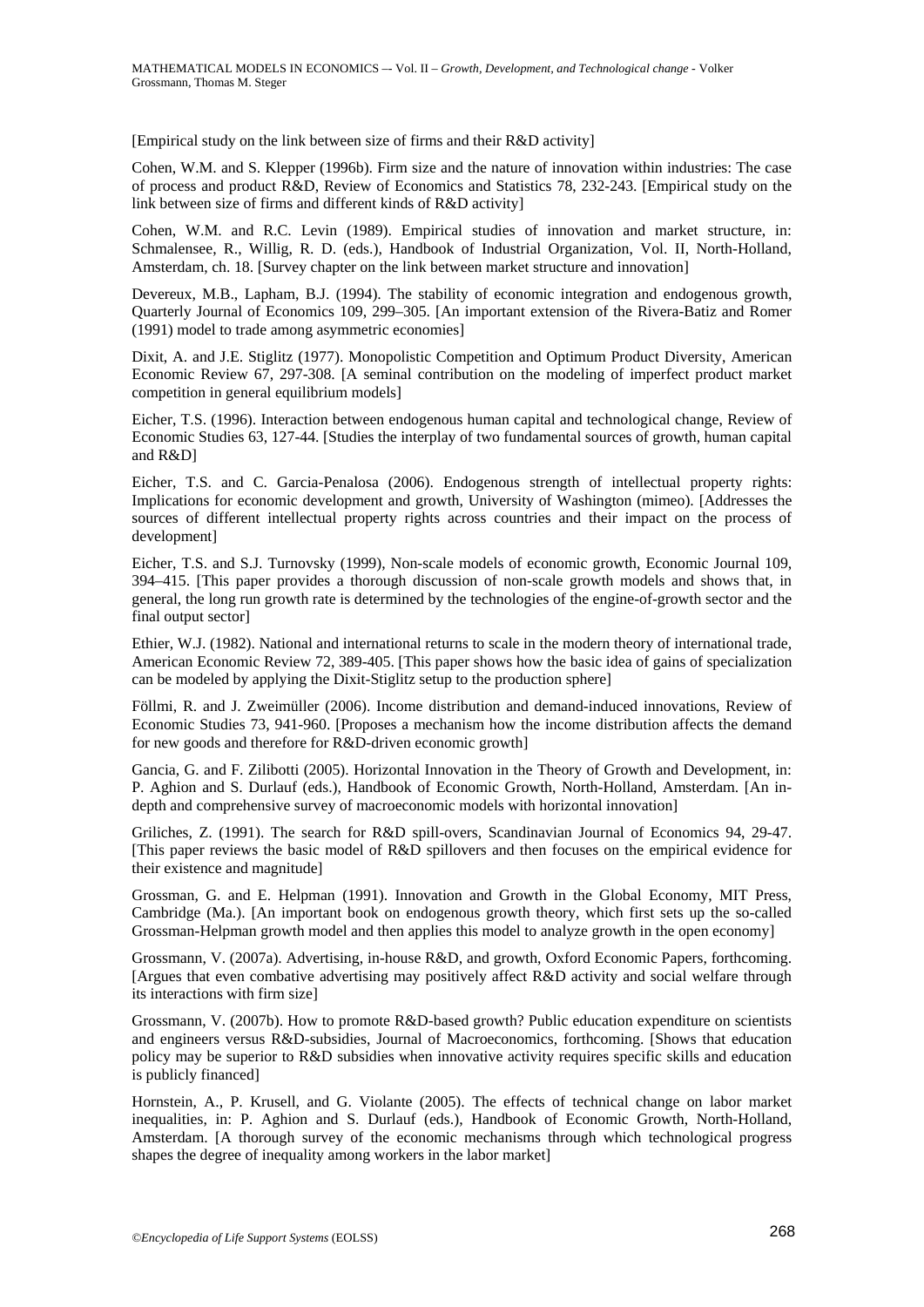Jones, C.I.. (1995a). R&D-based models of economic growth, Journal of Political Economy 103, 759– 784. [In this paper the author points to the fact that the so-called scale effect is empirically problematic and subsequently modifies the Romer model to eliminate the scale effect]

Jones, C.I. (1995b). Time series tests of endogenous growth models, Quarterly Journal of Economics 110, 495-525. [This paper provides time series evidence against the scale effect for a number of industrialized economies]

Jones, C.I. (1999). Growth: with or without scale effects?, American Economic Review 89, 139-44. [Provides a review of the literature on idea-based models and scale effects and presents various recent idea-based growth models and analyzes their implications for the relationship between scale and growth]

Jones, C.I. (2002). Sources of U.S. economic growth in a world of ideas, American Economic Review 92, 220-239. [Argues that economic growth in the U.S.A. during the post-WWII period is probably a transitional phenomenon with the implication of declining growth in the near future]

Jones, C.I. (2005). Growth and ideas, in: P. Aghion and S. Durlauf (eds.), Handbook of Economic Growth, North-Holland, Amsterdam. [A comprehensive survey on R&D-based growth with special emphasis on horizontal innovation models]

Jones, C. I. and Williams, J. C. (2000), Too much of a good thing? The economics of investment in R&D, Journal of Economic Growth 5, 65–85. [Based on a comprehensive macroeconomic R&D-based growth model the authors investigate whether the market economy is likely to conduct too much or too little R&D]

Khan, B.Z. and K.I. Sokoloff (2001). The early development of intellectual property rights institutions in the United States, Journal of Economic Perspectives 15, 1-15. [Discusses the role of intellectual property rights for innovations from a historical perspective in the U.S.]

Kremer, M. (1993). Population growth and technological change: One million B.C. to 1990, Quarterly Journal of Economics 108, 681-716. [Discusses the plausibility of scale effects in the very long run perspective]

Lainez, C.A. and P.F. Peretto (2006). Scale effects in endogenous growth theory: an error of aggregation not specification, Journal of Economic Growth 11, 263-288. [Provides evidence in support of models with both horizontal and vertical differentiation which remove scale effects in growth rates]

Maddison, A. (2003). The World Economy: Historical Statistics, OECD, Paris. [A comprehensive data set on time series for long run GDP per capita and a broad sample of countries]

Mankiw, N.G., D. Romer and D.N. Weil (1992). A contribution to the empirics of economic growth, Quarterly Journal of Economics 107, 407-437. [A classical paper which argues that the Solow model, extended by human capital accumulation, can account for a large share in international per capita income differences]

Mokyr, J. (2005). Long-term economic growth and the history of technology, in: Aghion, P. and S.N. Durlauf (eds.), Handbook of Economic Growth, North-Holland, Amsterdam. [A comprehensive discussion of the sources of the industrial revolution]

OECD (1999). Science, Technology and Industry Scoreboard 1999: Benchmarking Knowledge-based Economies, Paris. [Collection of data on sources and expenditures on innovation activity]

Rivera-Batiz, L.A. and P.M. Romer (1991). Economic integration and endogenous growth, Quarterly Journal of Economics 106, 531-555. [In this paper the basic Romer (1990) model is used to investigate the consequences of economic integration among symmetric economies]

Romer, P.M. (1986). Increasing returns and long-run growth, Journal of Political Economy 94, 1002- 1037. [This paper models economic growth to result from knowledge spill overs due to capital accumulation]

Romer, P.M. (1990). Endogenous technological change, Journal of Political Economy 98, 71-101. [This is the first paper which formulates an explicit and rigorous growth model with endogenous technical progress]

Schumpeter, J.A. (1942). Capitalism, Socialism and Democracy, reprinted 1994, Routledge, London. [Seminal book on the economic of technological change]